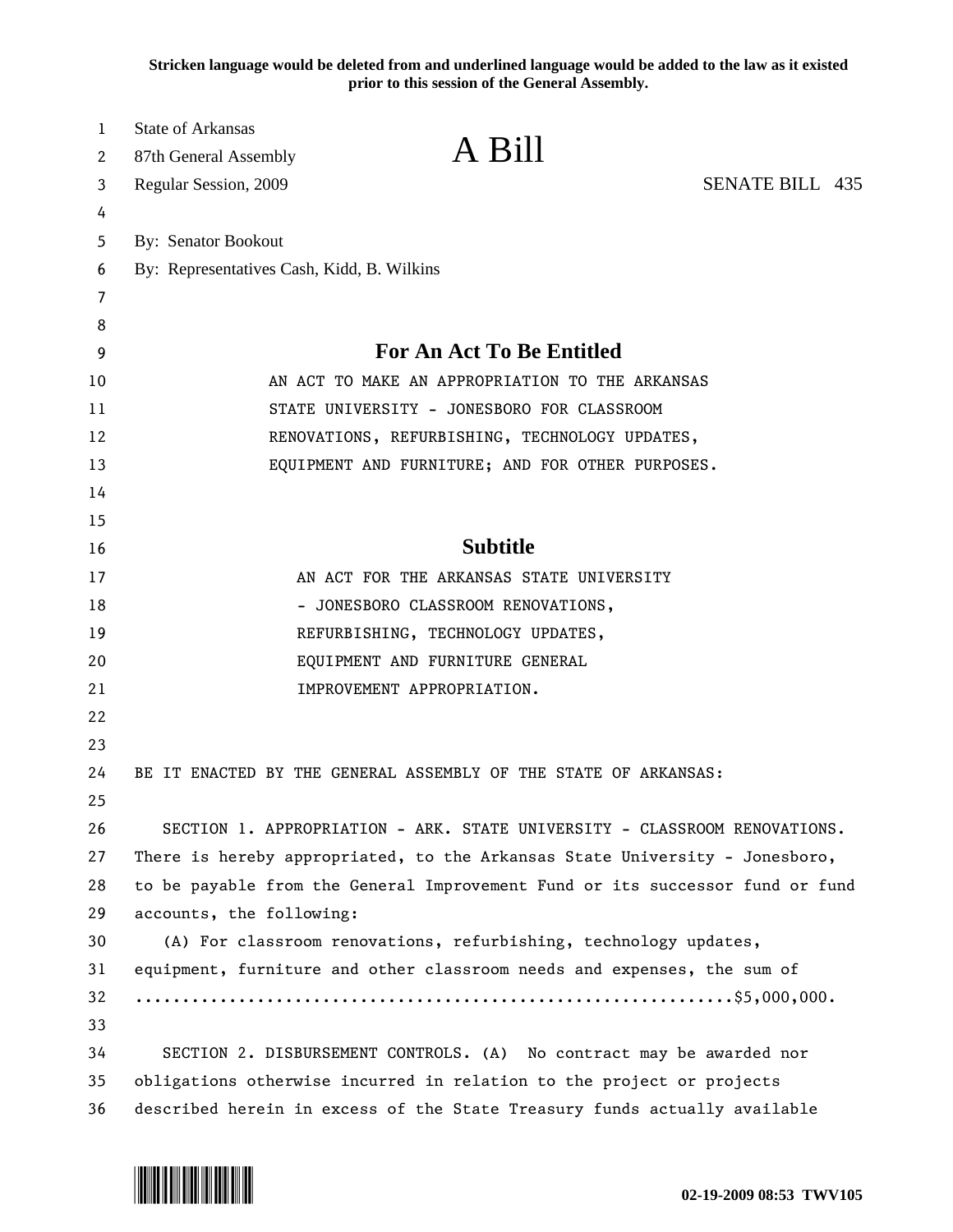1 therefor as provided by law. Provided, however, that institutions and 2 agencies listed herein shall have the authority to accept and use grants and 3 donations including Federal funds, and to use its unobligated cash income or 4 funds, or both available to it, for the purpose of supplementing the State 5 Treasury funds for financing the entire costs of the project or projects 6 enumerated herein. Provided further, that the appropriations and funds 7 otherwise provided by the General Assembly for Maintenance and General 8 Operations of the agency or institutions receiving appropriation herein shall 9 not be used for any of the purposes as appropriated in this act.

10 (B) The restrictions of any applicable provisions of the State Purchasing 11 Law, the General Accounting and Budgetary Procedures Law, the Revenue 12 Stabilization Law and any other applicable fiscal control laws of this State 13 and regulations promulgated by the Department of Finance and Administration, 14 as authorized by law, shall be strictly complied with in disbursement of any 15 funds provided by this act unless specifically provided otherwise by law. 16

17 SECTION 3. LEGISLATIVE INTENT. It is the intent of the General Assembly 18 that any funds disbursed under the authority of the appropriations contained 19 in this act shall be in compliance with the stated reasons for which this act 20 was adopted, as evidenced by the Agency Requests, Executive Recommendations 21 and Legislative Recommendations contained in the budget manuals prepared by 22 the Department of Finance and Administration, letters, or summarized oral 23 testimony in the official minutes of the Arkansas Legislative Council or 24 Joint Budget Committee which relate to its passage and adoption.

25

26 SECTION 4. EMERGENCY CLAUSE. It is found and determined by the General 27 Assembly, that the Constitution of the State of Arkansas prohibits the 28 appropriation of funds for more than a one (1) year period; that the 29 effectiveness of this Act on July 1, 2009 is essential to the operation of 30 the agency for which the appropriations in this Act are provided, and that in 31 the event of an extension of the Regular Session, the delay in the effective 32 date of this Act beyond July 1, 2009 could work irreparable harm upon the 33 proper administration and provision of essential governmental programs. 34 Therefore, an emergency is hereby declared to exist and this Act being 35 necessary for the immediate preservation of the public peace, health and 36 safety shall be in full force and effect from and after July 1, 2009.